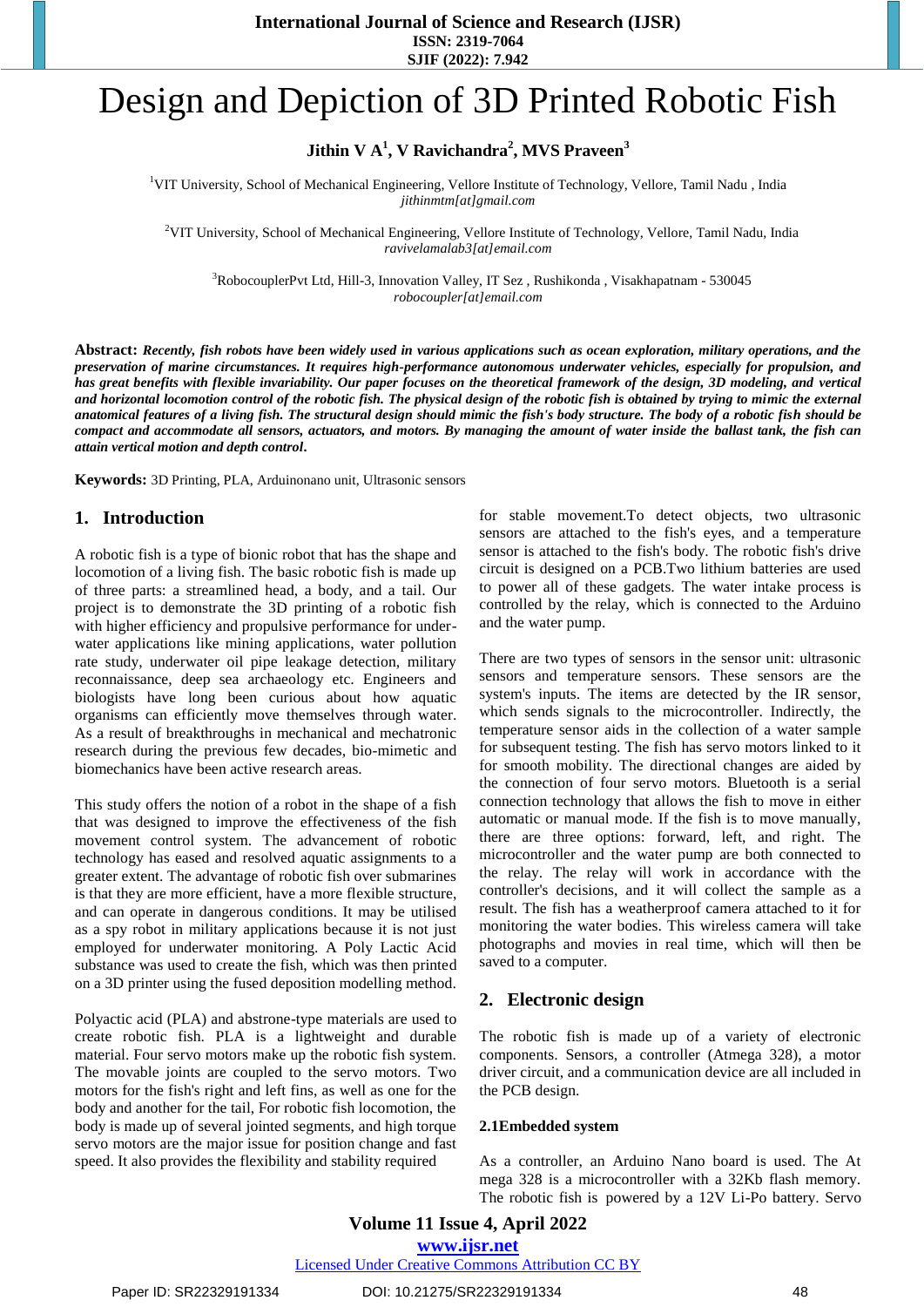motors with a predefined angle of rotation power the propulsion system. PWM pulses control the servo motor angles for the fish's mobility.The water collection is powered by a DC motor.The fish's speed is controlled by the changeable servomotor angles. LM35 is used for monitoring the temperature.The built-in ADC converts analogue signals to digital data, which may then be sent to the base station through wireless communication. The robotic fish has a camera attached to it. This camera aids in the monitoring and surveillance of the underwater environment.

#### **2.2 Communication system**

Use Bluetooth to send and receive data from the base station with the robotic fish. Robotic fish may be operated manually or automatically using an Android application and a Bluetooth communication module.Data transfer to the computer for live streaming is aided by the floating antenna. The design of the robot, its movement pattern, hydrodynamics, control system, machine placement, mechanical qualities, and material properties should all be considered while developing robotic fish propulsion. The robotic fish consists of a microprocessor, which is permitted to acquire data from the sensors, process them, and transmit the output signal to the actuators. Here, Arduinouno is used as the microprocessor. It acts as a link between the sensory system and the tail actuation. To duplicate the real motions of a fish, the software substructure is outlined.

#### **2.3 Electronic systems**

The fish's two main portions are further divided into many sections, each of which is responsible for a different purpose. The sensor system, for starters, is made up of infrared sensors, gyroscopes, and a temperature sensor. All of these sensors are connected to a specially built printed circuit board inside the fish head. To limit the number of mechanical sensor mountings, the printed circuit board is designed to fit perfectly inside the fish head. The fish eye opening has two sensors: one on the left and one on the right. A microprocessor, servo motor driver, and power supply are all part of the control system. The control system hardware is integrated with the sensor system inside the fish head, allowing for easy troubleshooting without disrupting the tail drive mechanism. A high-torque servo motor with feedback capability, a central polycarbonate spine, skeleton discs, and a silicon caudial fin make up the tail actuation system.



**Figure 1:** Block diagram



**Figure 2:** Mechanism of fish movement

# **3. Methodology**

Our methodology involves the identification of problem statements and a literature survey of accessible resources. Followed by the selection of appropriate components. A block diagram and flow chart are prepared, forming the Arduino programming language. Finally, electrical connection of components takes place, followed by designing and 3D printing of robotic parts using Solid works. For modeling, we are using Solid works, and for printing the parts, a Creality Slicer is used. Then assembly of electrical components into 3D printed robotic parts. Here As the microcontroller, an Arduinonano was used. The analogue signals from the sensors were processed and turned into states. It also analysed gyroscope data and adjusted the required centre of gravity for each swimming pattern. It then created output signals to control the servo motor after analysing all of this data. The tail is controlled by a servo motor, which has a rotation of 0 to 180 degrees. This is a smart servo with a 0.325o resolution that can detect internal changes like temperature and power supply. It can also provide information about its current location, speed, load, and temperature. For the vertical motion, we are using a water pump and a ballast tank.



**Figure 3:** CAD-Model of the Robotic fish with an indication of its main components

## **4. 3D Printing**

Engineers have been able to develop new approaches, deal with new species, and increase the impact of outreach activities as a result of this strategy, we believe. Our goal is to use a 3D printing machine to create a robotic fish that enhances experimental methodologies, increases flexibility, lowers costs, and promotes open science. The 3D printing

# **Volume 11 Issue 4, April 2022 www.ijsr.net**

Licensed Under Creative Commons Attribution CC BY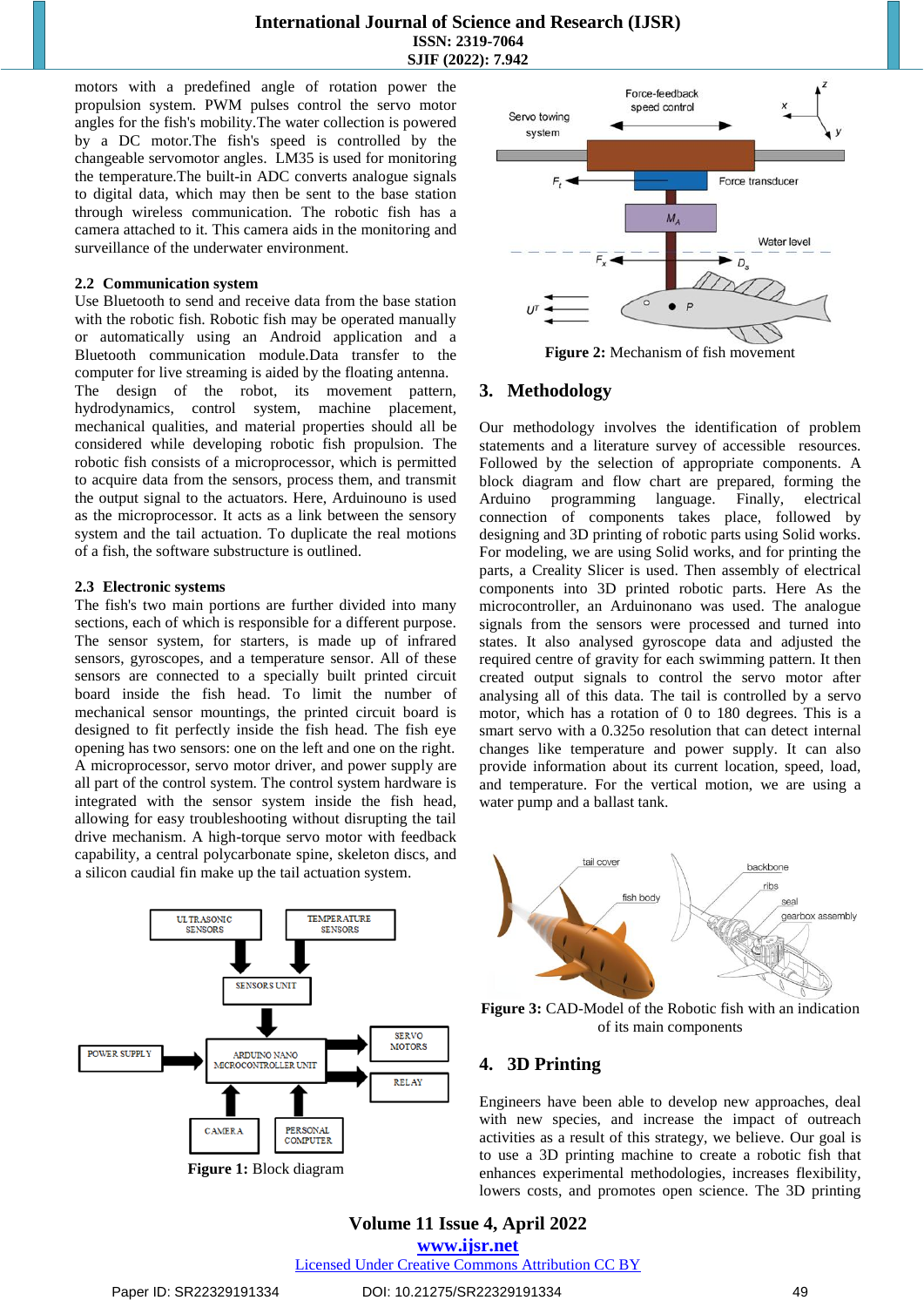process turns a whole object into thousands of tiny little slices, then makes it from the bottom-up, slice by slice. Those little layers adhere to one another to form a solid entity. 3D printers can generate moving pieces like hinges and wheels as part of the same product since each layer may be quite intricate.3D printing has so many advantages, like reduced speed and lead time, risk mitigation, and cost reduction.

#### **4.1 Fused deposition Modeling**

Fused Deposition Modeling (FDM) is the 3D printing process used to create robotic fish. Soft materials are printed using the FDM process in the form of a continuous filament, with a single layer placed at a time. A computer-controlled transformation step in additive manufacturing often transforms pattern-generating equipment, such as an inkbased print head or laser optics, to construct the required products in a layer-by-layer pattern. Patterned areas made of powders, inks, or resins are solidified during the additive manufacturing process to create the necessary 3D forms. The computer designs are physically realised in these 3D-printed products. Since the inception of 3D printing, several fundamental additive manufacturing printing processes have been introduced. Technology has advanced, from the development of simple prototypes to the construction of finished products.

The minimum feature size that can be attained and the types of printed soft materials that can be employed are determined by the explicit solidification and patterning approach used by a certain additive manufacturing methodology. Increased printing speed, improved printing quality, lower material consumption, and the use of different materials in the production of a desired 3D robotic fish are all advantages of the FDM technology. The benefits of 3D FDM include a greater choice of printed geometries, feature sizes, and ink patterns. In FDM, thermoplastic filaments are supplied by heating the extrusion head, then cooling below their glass transition temperature to harden them.

The famous printable plastic filament material used in this method is polylactic acid (PLA). The polymer filaments have the option of being loaded with carbon black particles to improve the functioning of printed products. FDM offers the extra benefit of being cost-effective, user-friendly, and very dependable, with minimal post-processing required. Primary construction materials, as well as sacrificial materials that support the spanning features, may be printed using both inkjet printers and FDM. Limited surface quality, low resolution, and wrapping are all disadvantages of FDM technology.

Figure 5 shows the flow chart of the working of the fused deposition modelling machine. The first step is the design of the model in CAD, followed by exporting it into STL file format. After export, import the STL file into the Creality Slicer software. After that, create the tool path in SML (Stratasys machine language) format. The data is then downloaded into an FDM machine and printed.



**Figure 4:** Fused deposition Modeling Printing Motion



**Figure 5:** Flow diagram of FDM machine

# **5. Mechanical Design**

Servo motors with a predefined angle of rotation power the propulsion system. PWM pulses control the servo motor angles for the fish's mobility. A DC motor drives the water collection system.The fish's speed is controlled by the adjustable servomotor angles. An LM35 is used to measure the temperature. The built-in ADC converts analogue signals to digital data, which can then be sent via wireless communication to the basestation. A camera is attached to the robotic fish. This camera serves as the undersea environment's monitoring and surveillance.

The robotic fish's body consists of two parts: head and tail. The head consists of a microcontroller unit, ultrasonic sensors, battery gyroscopic sensors, etc. The tail consists of a high-torque servo motor, a central spine, joints, and skeletal discs. The central spine is made of polycarbonate. The fish head and fish tail are connected together using high-power magnets, which enables the easy replacement of all parts.Fishes propel themselves underwater using the thrust generated by bending their bodies, producing a backwardpropagating propulsive wave. The selection of mechanical structures, sensors, and navigation techniques is crucial for the design of a robotic fish. These considerations are diversified to a colossal extent according to the numerous biological kinds of locomotive properties.There are different ways to achieve this bending like Anguilliform, subcarangiform, carangiform and thunniform swimming. Subcarangiform, carangiform, and thunniform swimming only need the second half of the body, but anguilliform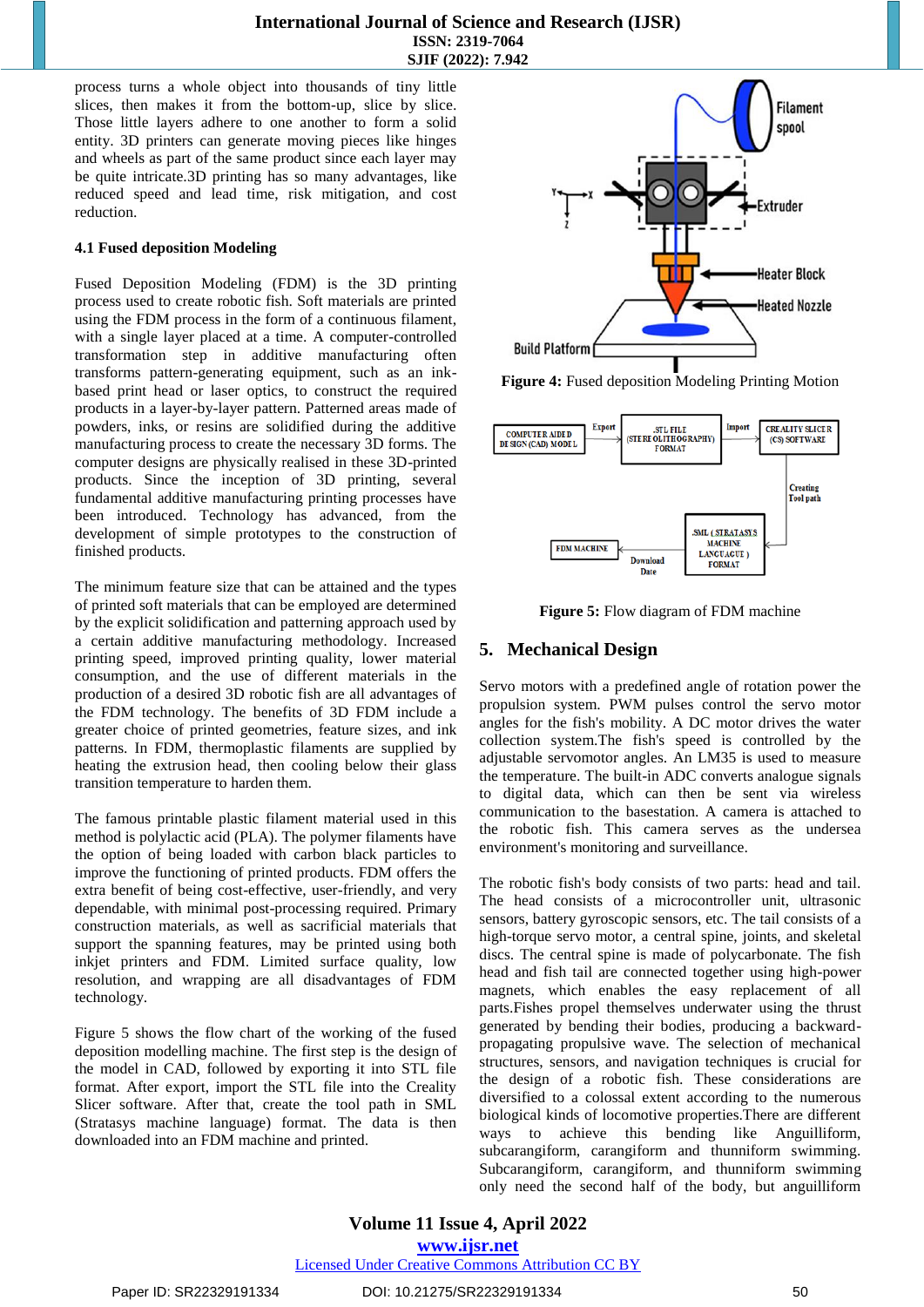swimming requires several muscle contractions from head to tail.If the robotic fish wants to mimic the movements of an eel, it must have more joints connecting elements from head to tail than a tuna (thunniform), whose propulsion is mostly controlled by the posterior half of the tail, and so greater emphasis on buoyancy is required for the latter biomimetic kind.If the robotic fish wants to mimic the movements of an eel, it must have more joints connecting elements from head to tail than a tuna (thunniform), whose propulsion is mostly controlled by the posterior half of the tail, and so greater emphasis on buoyancy is required for the latter biomimetic kind. In fish, muscle fibres are responsible for the tail actuation, supported by a flexible central spine. The tail module of our robotic fish is inspired by this principle and is composed of a polycarbonate central spine attached by skeletal discs at equal spacing.



**Figure 6 :** Design of Robotic fish



**Figure 7:** Explanation of the terms used for fish anatomy and fish stability



**Figure 8:** Sideview of Robotic fish with Dimensions



**Figure 9:** Top view of Robotic fish with dimensions

## **6. Vertical Motion of Robotic fish**

It is necessary to construct a fish robot with a 3-D motion that includes forward, rotating, and up-down motion in order to develop a fish robot for an underwater application.In this fish robot, there is a water ballast tank (air bladder) and a pump. Water in and out of the tank alters the gravitational and buoyant equilibrium. After all, when the tank fills with water, the gravitational force becomes greater than the buoyancy force, and the fish robot sinks. When the tank is filled with air, the buoyancy overcomes gravity, and the fish robot rises.

The fish robot can move up and down vertically in this mode, and its depth can be precisely regulated.Turn on the pump to submerge the model in this principle of operation. Water will be pumped into the tank using a pump. Air inside the tank will escape through the tube. Thus, water is inside the tank and the tank is full, which leads to the downward motion of fish. To enhance the model, the battery terminals are interchanged. The pump is reversely working, and it will pump out the water and the air will get inside again through the tube to equalise the pressure.

A figure featuring the up and down motion of fish using a pump and ballast tank is shown below. If the ballast tank or air bladder is filled with water, then fish will move downwards. If the ballast tank is filled with air or without water, then the fish will move upwards. Like this, we can control the vertical motion of the fish.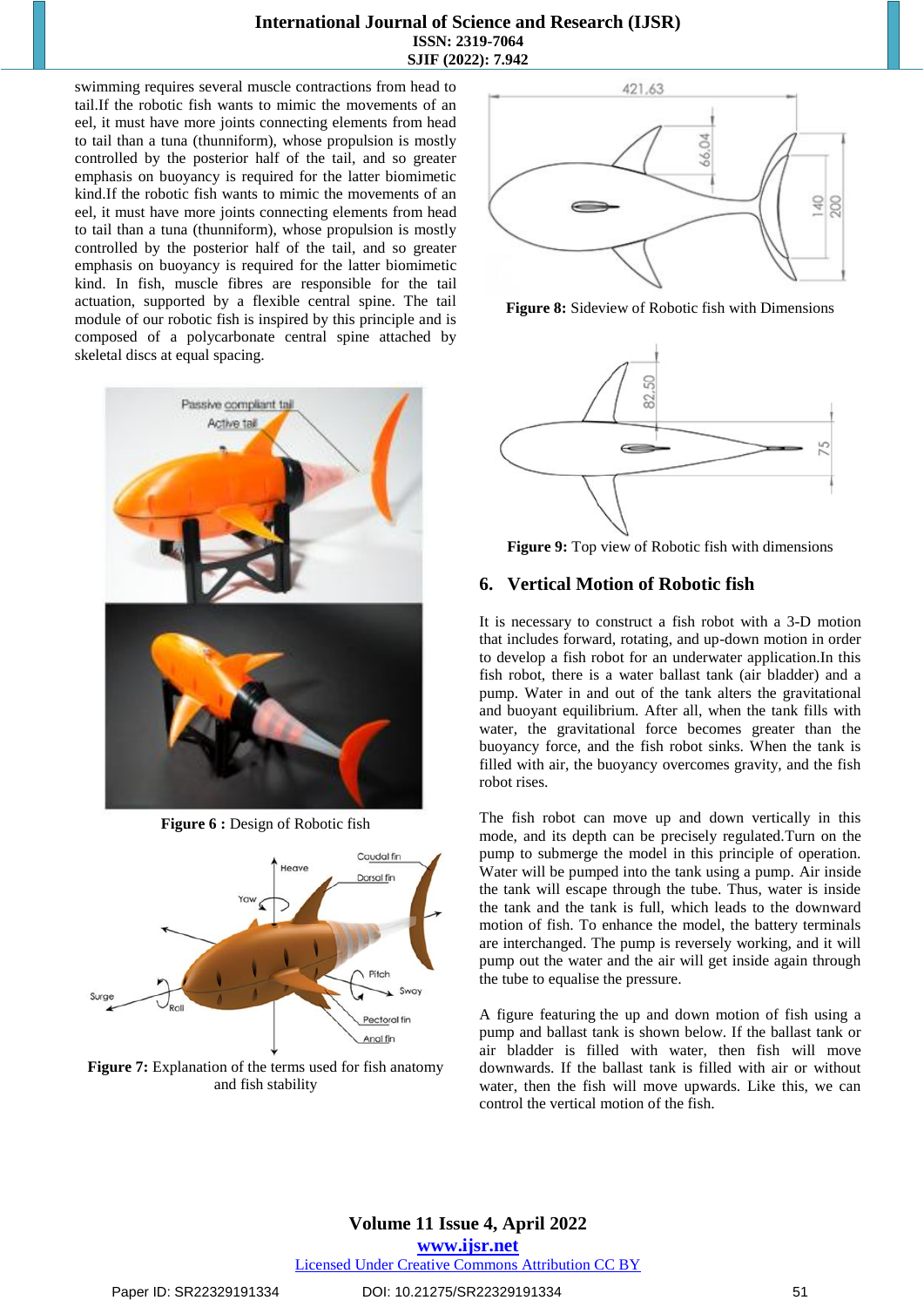

**Figure 10:** Up and down motion

#### **6.1 Mathematical Calculation of Mass of Water Pumped Inside the Bladder for Vertical Motion**

Simple model of dynamics of DC motor water pump is

*M*.  $\dot{V} + B$ .  $V = q$ .  $\mu$ 

Where

M= Mass of the Robotic Fish

- $V = V$ ertical Velocity
- $\dot{V}$  = Vertical Acceleration
- B = Linear Drag Coefficient
- $\mu$  = Variable water mass pumped inside the bladder
- $g =$  Acceleration due to Gravity

Values of parameters are, Consider

- Mass of the robotic fish,  $M = 0.9025$  kg
- Acceleration due to gravity,  $g = 9.8$  m/s
- Linear drag coefficient,  $B = 0.7$  Ns/m
- Time constant,  $\tau = 0.2$  s
- Control input coefficient,  $K = 0.00385$  Kg/Vs

The vertical acceleration is zero if the fish travels vertically downwards or upwards at a uniform velocity of 20 cm/s Let the Velocity of the fish,  $V = 5$  km/hr = 1.38889 m/s Linear drag coefficient,  $B = 0.7$  Ns/m Acceleration due to gravity,  $g = 9.8$  m/s Mass of the robotic fish,  $M = 0.9025$  kg

$$
M. V^{+} + B. V = g. \mu
$$
  
0.9025 × 0 + 0.7 × 1.38889 = 9.8 ×  $\mu$   
0.972223 = 9.8 ×  $\mu$   
 $\mu$  = 0.972223 / 9.8  
 $\mu$  = 0.09920642857 L  
 $\mu$  = 99.20642857 mL

Variable water mass pumped inside the bladder for the vertical motion is **99.2064857 mL** for the taken velocity condition.

By entering this amount of water inside the ballast tank, then the fish sink downwards. If this water is draw out from the ballast tank, then fish will come upwards.

## **7. Material required for construction of robotic fish**

- 1) Screws screws are used to connect the top and bottom part of the fish
	- Number of screws required  $-11$
	- Dimensions of screws Length = 1cm; diameter = 3mm;
- 2) DC Pump
	- Voltage =  $DC 6V$  to 12V
	- Working current  $= 0.5A$  to 0.7A
	- Power  $= 4W 7W$
- 3) Ballast Tank
	- Maximum volume of water can be occupied  $= 250$ ml
- 4) Tube used for connecting the pump and ballast tank
	- Diameter  $= 7.5$ mm
- 5) Battery
	- Voltage  $= 9V$
- 6) Rubber Washer to place in between the top and bottom part to avoid the leakage of water.
- 7) Servo motor
- 8) Camera
- 9) Sensors unit
- 10) Arduinonano microcontroller unit.

# **8. Conclusion**

This paper presents the design of an autonomous underwater robotic fish having horizontal and vertical motion that is highly modular and simple to deploy. The concept of design includes cable-based tail actuation, communication from head to tail , stability control, vertical motion and depth control, a sensory circuit, control of servo motor , and computer algorithms. The goal for future work will be to create better software that can adapt to the underwater environment. Furthermore, in order to develop more reliable autonomous robots, one of the primary goals for the next phase of design will be battery lifespan. The robotic fish takes use of recent advancements in multi-material threedimensional printing, which allows for the integration of a variety of material qualities in a single print assignment. This capacity has been put to use in a new robotic fish design that incorporates waterproofing and kinematic functionality.

## **References**

- [1] Robotic Fish Moving Under Water Using Arduino Controller Umabharathi.T, , Sripriya.V , Rajasekaran.U International Journal of Advanced Research in Biology Engineering Science and Technology (IJARBEST) Vol. 2, Issue 2, February 2016
- [2] Arduino based robotic fish ,G D Nirreeksha UVCE, Banglore ,vidyanagar ,koppalkarnataka Development of a biomimetic robotic fish and its control algorithm ;junzhiyu,min tan , shuowang and erkuichen.IEEE transactions on systems and cybernetics
- [3] Wen, Li, et al. "Novel method for the modeling and control investigation of efficient swimming for robotic fish." Industrial Electronics, IEEE Transactions on 59.8: 3176-3188, 2012.

# **Volume 11 Issue 4, April 2022**

## **www.ijsr.net**

## Licensed Under Creative Commons Attribution CC BY